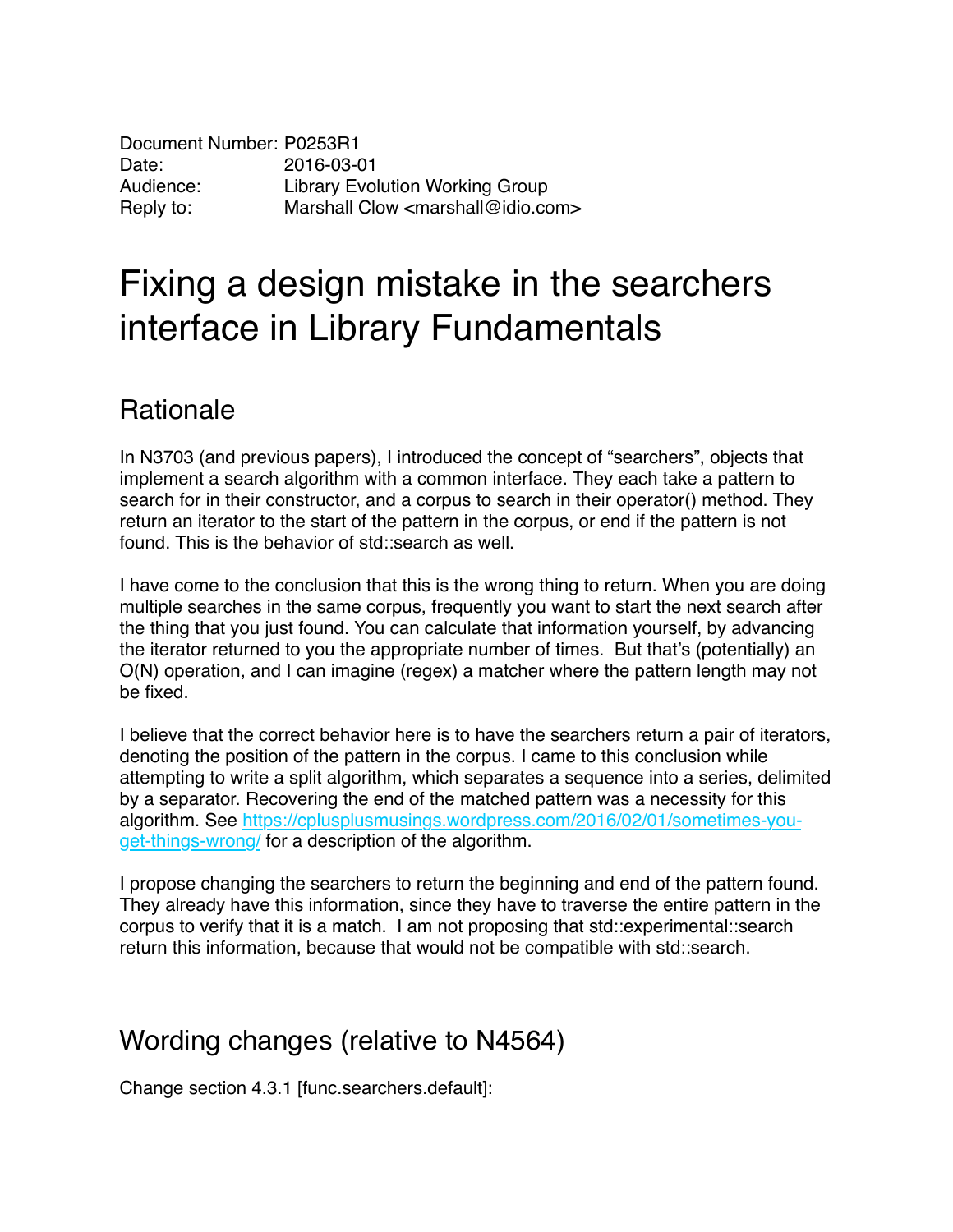```
template<class ForwardIterator1, class BinaryPredicate = equal_to<>>
class default searcher {
public:
  default searcher(ForwardIterator1 pat first, ForwardIterator1
pat_last,
                    BinaryPredicate pred = BinaryPredicate());
   template<class ForwardIterator2>
   ForwardIterator2
   pair<ForwardIterator2, ForwardIterator2>
   operator()(ForwardIterator2 first, ForwardIterator2 last) const;
private:
   ForwardIterator1 pat_first_; // exposition only 
 ForwardIterator1 pat_last_; // exposition only 
 BinaryPredicate pred_; // exposition only
};
. . .
5 Effects: Equivalent to return Returns a pair of iterators i and j such that i ==
std::search(first, last, pat first, pat last, pred ); and if i = last,
```
then  $j == last$ , otherwise next(i, distance(pat first, pat last)).

```
Change section 4.3.2 [func.searchers.boyer_moore]:
```

```
template<class RandomAccessIterator1,
         class Hash = hash<typename 
iterator traits<RandomAccessIterator1>::value type>,
          class BinaryPredicate = equal_to<>>
class boyer moore searcher {
public:
 boyer moore searcher(RandomAccessIterator1 pat first,
RandomAccessIterator1 pat_last,
                      Hash hf = Hash(), BinaryPredicate pred =
BinaryPredicate());
   template<class RandomAccessIterator2>
  RandomAccessIterator2
  pair<RandomAccessIterator2,RandomAccessIterator2>
  operator()(RandomAccessIterator2 first, RandomAccessIterator2 last) 
const;
private:
  RandomAccessIterator1 pat_first_; // exposition only
  RandomAccessIterator1 pat_last_; // exposition only
  Hash hash_; // exposition only 
  BinaryPredicate pred_; // exposition only
};
. . .
```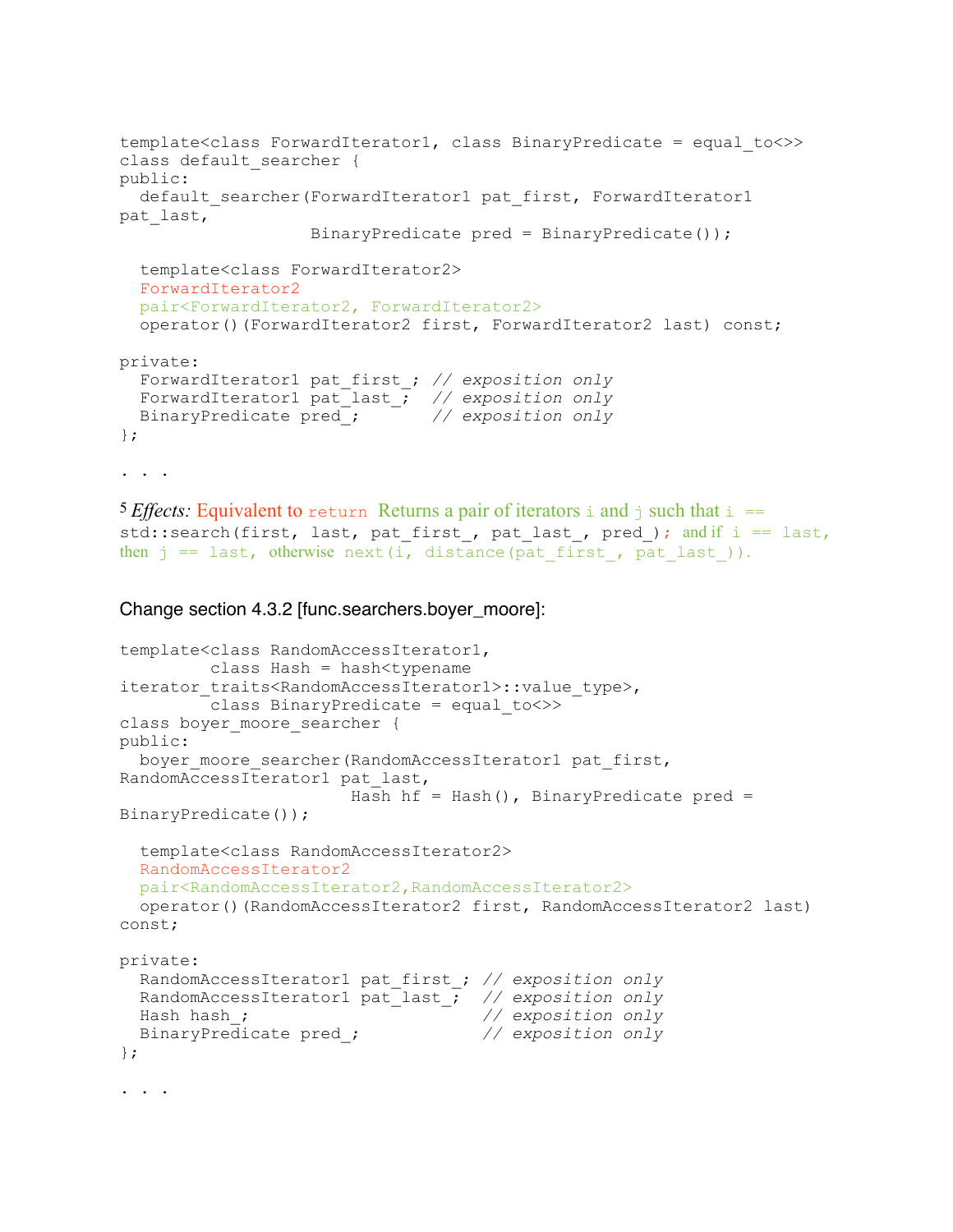<sup>9</sup> *Returns*: A pair of iterators i and j such that i is the first iterator i in the range [first, last - (pat last - pat first)) such that for every non- negative integer n less than pat\_last\_ - pat\_first\_ the following condition holds:  $pred(*(i + n), *(pat\_first + n)) != false, and j == next(i,$ distance(pat first, pat last)). Returns first make pair(first, first) if [pat first, pat last) is empty, otherwise returns last make pair(last, last) if no such iterator is found.

Change section 4.3.3 [func.searchers.boyer\_moore\_horspool]:

```
template<class RandomAccessIterator1,
         class Hash = hash<typename 
iterator_traits<RandomAccessIterator1>::value_type>,
       class BinaryPredicate = equal to <>>
class boyer moore horspool searcher {
public:
 boyer moore horspool searcher(RandomAccessIterator1 pat first,
RandomAccessIterator1 pat_last,
                               Hash hf = Hash(), BinaryPredicate pred =
BinaryPredicate());
  template<class RandomAccessIterator2>
  RandomAccessIterator2
  pair<RandomAccessIterator2, RandomAccessIterator2>
  operator()(RandomAccessIterator2 first, RandomAccessIterator2 last) const;
private:
  RandomAccessIterator1 pat_first_; // exposition only 
 RandomAccessIterator1 pat_last_; // exposition only
 Hash hash_; // exposition only
 BinaryPredicate pred_; // exposition only
};
. . .
```
<sup>9</sup> *Returns*: A pair of iterators i and j such that i is the first iterator i in the range [first, last - (pat last - pat first)) such that for every non- negative integer n less than pat\_last - pat\_first the following condition holds: pred(\*(i + n), \*(pat first + n)) != false, and  $j = \text{next}(i,$ distance(pat first, pat last)). Returns first make pair(first, first) if [pat first, pat last) is empty, otherwise returns last make pair(last, last) if no such iterator is found.

Change section 12.2 [alg.search]:

2 *Effects*: Equivalent to return searcher (first, last).first;